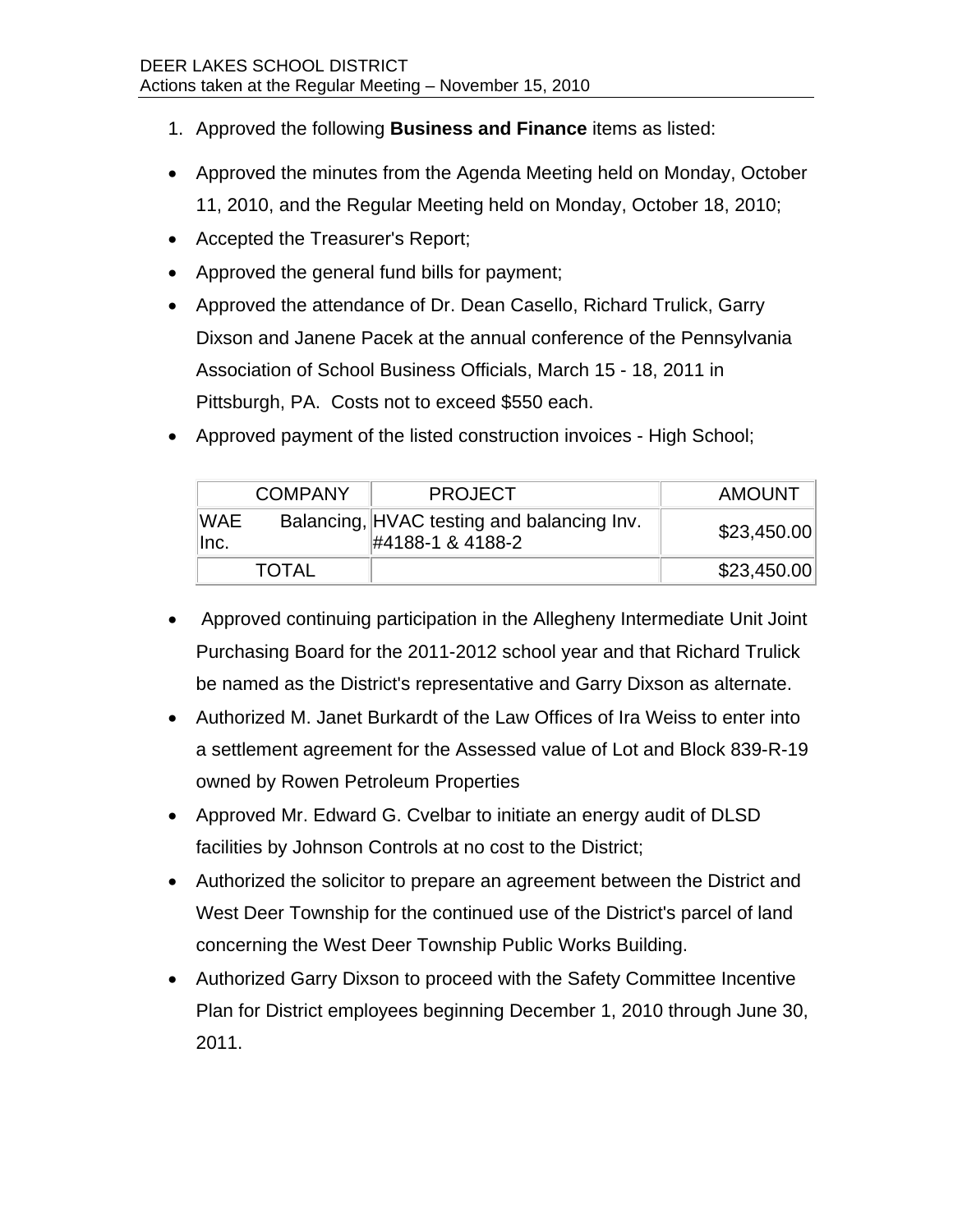- 2. Approved the following **Education/Policy/Technology** items as presented:
- Approved Lacey Mahler to present a workshop at the 2011 PMEA Annual Conference in Hershey, PA on April 14 - 16, 2011. Registration fee and lodging will be paid for by PMEA. Cost to the District would be for mileage/turnpike fees (\$238) and the cost of substitute teachers for two days;
- Approved Dr. Thomas Lesniewski, Lisa Huerbin and Shauna Brown to present a breakout workshop on collaborative efforts as a team to enhance academic success at the Pennsylvania Middle School Association Conference in Lancaster, PA on March 6, 7 and 8, 2011. Cost to the District not to exceed \$1,600;
- Approved Miss Jana Lacekova, a Doctorate student from the University of Pittsburgh, to conduct a math research study with a fourth grade class. The study will include a questionnaire which is to be completed at home with the student's parents. Miss Lacekova will also observe the class and would like to administer three 30 minute tests over a six week period focusing on different parts of mathematics. All information will be confidential and a parent consent letter will be sent home allowing for the student to opt out of the study.
- 3. Approved the following **Personnel** items as presented:
- Approved Christopher Port as the long term building substitute at a pay rate of \$90 per day for Curtisville Primary Center for the remainder of the 2010-2011 school year;
- Accepted the following resignations:

a. Raymond J. Kulkowski, Storekeeper/Maintenance, for the purpose of retirement, effective January 21, 2011.

b. Kevin Olar, Supplemental Contract, High School Girls Head Soccer Coach, effective immediately.